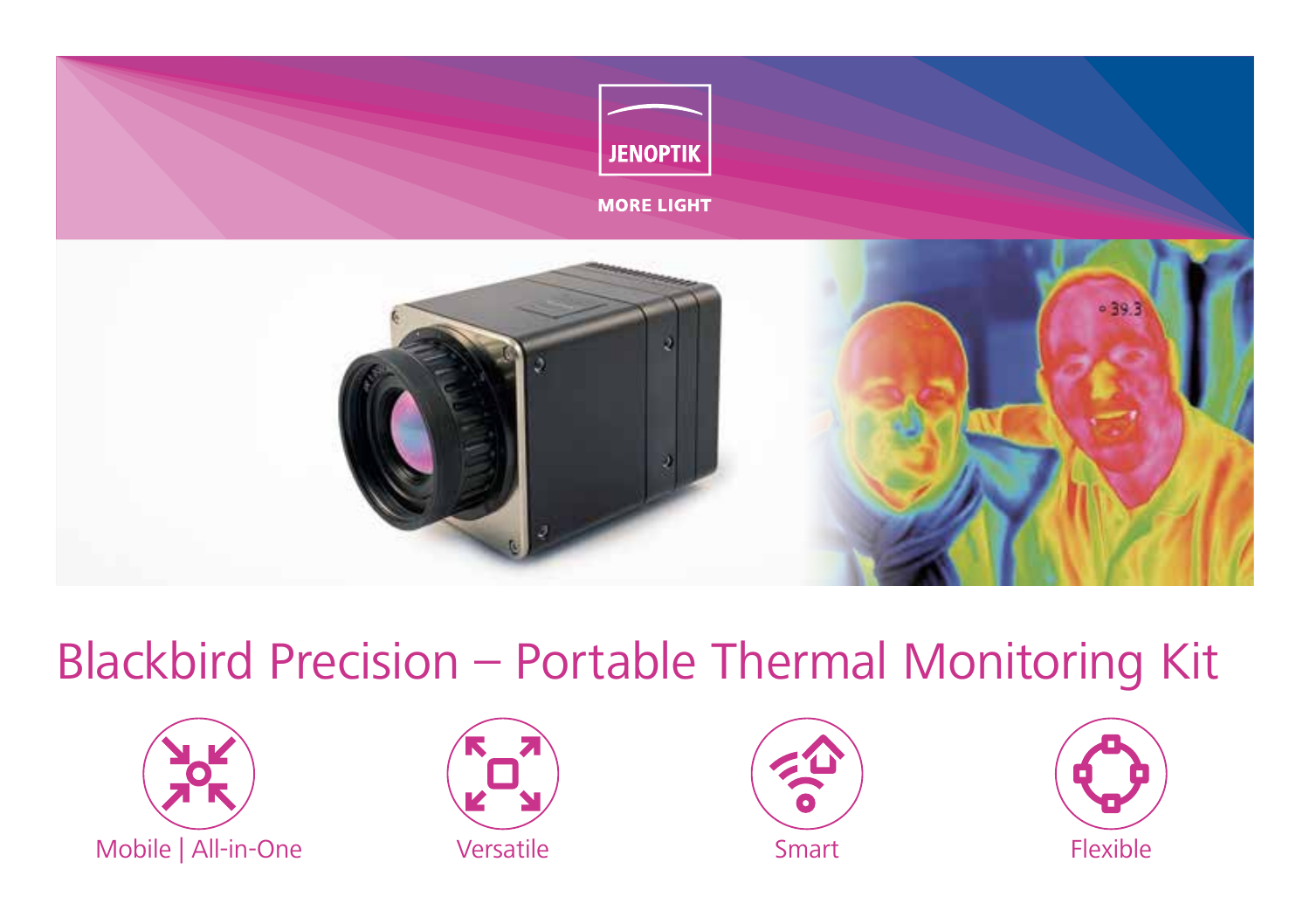



Blackbird infrared camera with tethered tablet PC

Blackbird precison thermal monitoring kit provides a mobile all-in-one solution for versatile application.

The ready to use kit combines a highly sensitive radiometric calibrated infrared camera with a tablet PC and a professional thermographic analysis and reporting tool.

Either in stationary or in portable use, the monitoring kit allows you to record and analyze temperature data onlocation, from remote positions, and in real time.





# Industry & Automation

- Thermal inspection
- Predictive & preventive maintenance
- Thermal monitoring and screening
- Failure detection



### Medical & Biological

- Remote temperature screening
- Medical diagnostics and biological R&D
- Assessment of blood circulation, stress level, or inflammation

## Safety & Security

- Infectious disease control
- Thermal screening of large areas
- Perimeter and critical infrastructure protection
- Search & rescue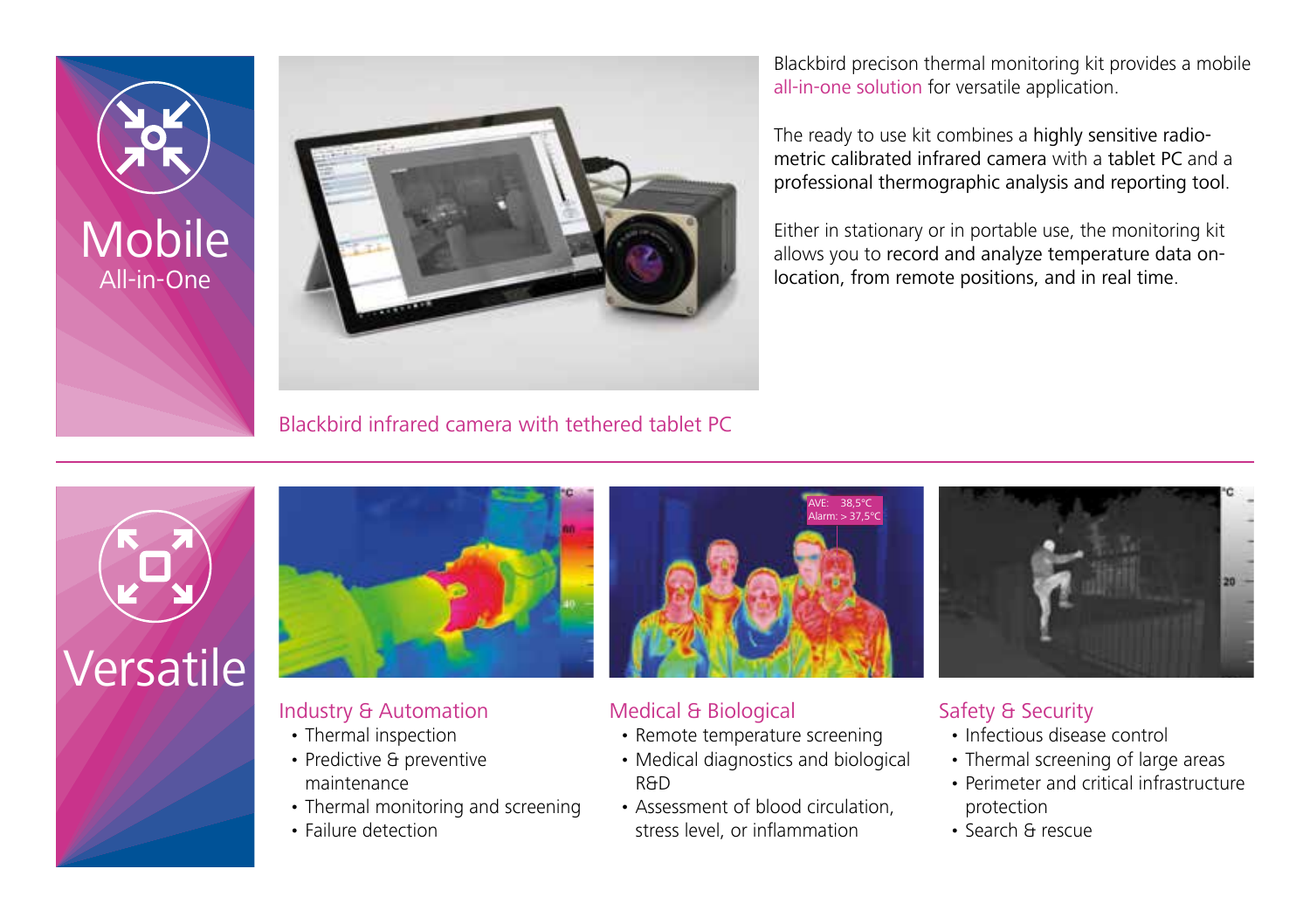

# Screenshot GRAYESS IRT Analyzer

The IRT Analyzer software suite helps you to record, analyze, manage, and export thermal images and temperature data with ease and in real-time – wherever you are, whatever your assignment.

#### IRT Analyzer feature overview

- Easy to use integrated workspace
- Flexible real time image view
- Full range of basic and advanced analysis tools
- Image sequence recording and real time analysis
- Template based report generating system
- Image database and explorer
- Various image and data export options





- Compact, lightweight, easy to integrate
- Easy connectivity with standard GigE Vison interface
- Uncooled European infrared detector with 17 µ technology: VGA, XGA
- Radiometric calibration

- Broad offer of infrared optics, with FOVs matching any possible application: from close up macro lens to wide angle and extreme telephoto.
- Electric auto-focus mechanism included